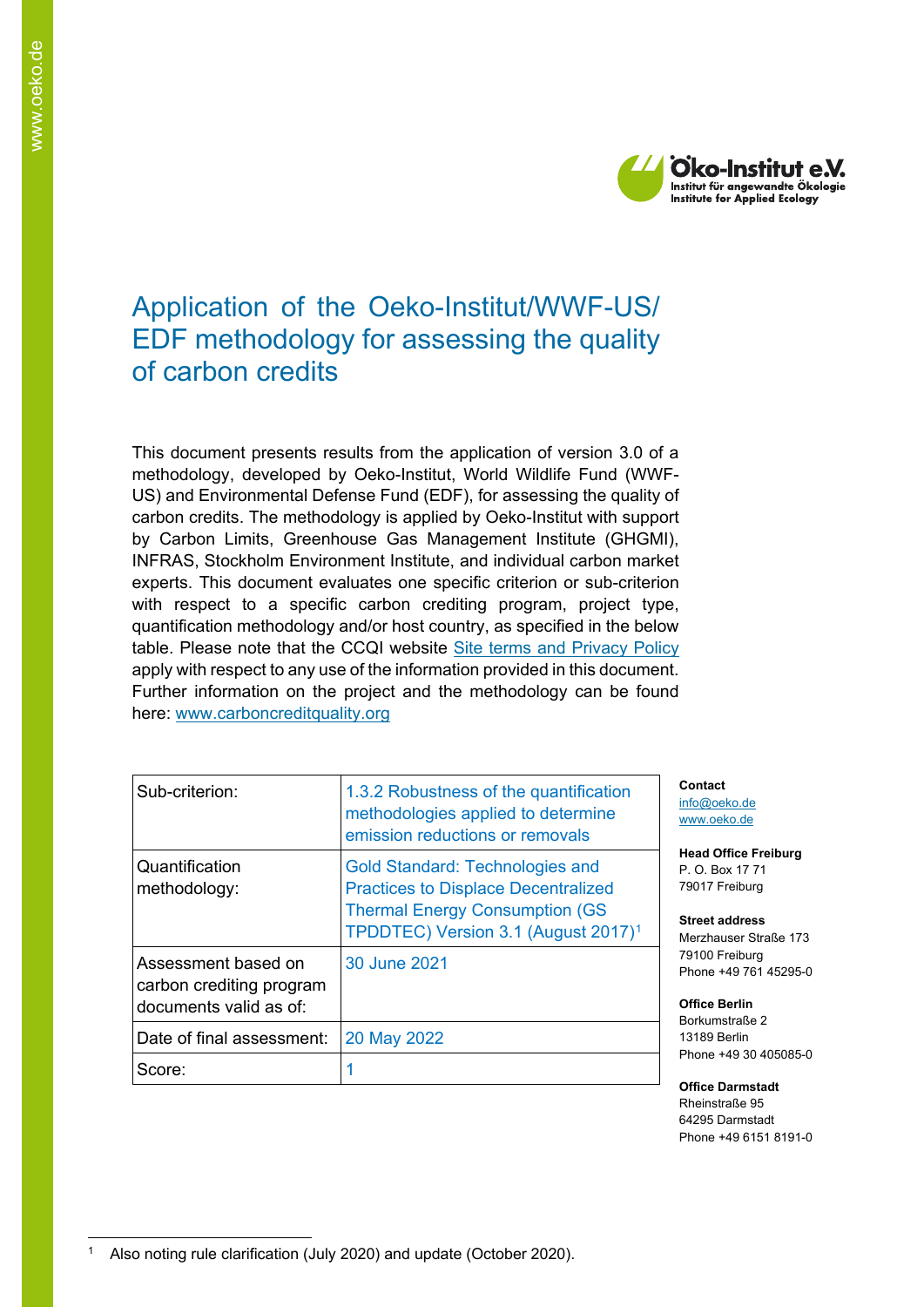# **Assessment**

# **Relevant scoring methodology provisions**

The methodology assesses the robustness of the quantification methodologies applied by the carbon crediting program to determine emission reductions or removals. The assessment of the quantification methodologies considers the degree of conservativeness in the light of the uncertainty of the emission reductions or removals. The assessment is based on the likelihood that the emission reductions or removals are under-estimated, estimated accurately, or over-estimated, as follows (see further details in the methodology):

| <b>Assessment outcome</b>                                                                                                                                                                                                                                                                                                                              | <b>Score</b>   |
|--------------------------------------------------------------------------------------------------------------------------------------------------------------------------------------------------------------------------------------------------------------------------------------------------------------------------------------------------------|----------------|
| It is very likely (i.e., a probability of more than 90%) that the emission reductions or<br>removals are underestimated, taking into account the uncertainty in quantifying the<br>emission reductions or removals                                                                                                                                     | 5              |
| It is likely (i.e., a probability of more than 66%) that the emission reductions or removals<br>are underestimated, taking into account the uncertainty in quantifying the emission<br>reductions or removals<br>OR                                                                                                                                    | 4              |
| The emission reductions or removals are likely to be estimated accurately (i.e., there is<br>about the same probability that they are underestimated or overestimated) and<br>uncertainty in the estimates of the emission reductions or removals is low (i.e., up to<br>±10%)                                                                         |                |
| The emission reductions or removals are likely to be estimated accurately (i.e., there is<br>about the same probability that they are underestimated or overestimated) but there is<br>medium to high uncertainty (i.e., $\pm$ 10-50%) in the estimates of the emission reductions or<br>removals<br>OR                                                | 3              |
| It is likely (i.e., a probability of more than 66%) or very likely (i.e., a probability of more<br>than 90%) that the emission reductions or removals are overestimated, taking into<br>account the uncertainty in quantifying the emission reductions or removals, but the degree<br>of overestimation is likely to be low (i.e., up to $\pm 10\%$ )  |                |
| The emission reductions or removals are likely to be estimated accurately (i.e., there is<br>about the same probability that they are underestimated or overestimated) but there is<br>very high uncertainty (i.e., larger than ±50%) in the estimates of the emission reductions<br>or removals<br>0R                                                 | $\overline{2}$ |
| It is likely (i.e., a probability of more than 66%) or very likely (i.e., a probability of more<br>than 90%) that the emission reductions or removals are overestimated, taking into<br>account the uncertainty in quantifying the emission reductions or removals, and the<br>degree of overestimation is likely to be medium $(\pm 10-30\%)$         |                |
| It is likely (i.e., a probability of more than 66%) or very likely (i.e., a probability of more<br>than 90%) that the emission reductions or removals are overestimated, taking into<br>account the uncertainty in quantifying the emission reductions or removals, and the<br>degree of overestimation is likely to be large (i.e., larger than ±30%) | 1              |

# **Information sources considered**

Gold Standard methodologies:

1 Gold Standard Methodology "Technologies and Practices to Displace Decentralized Thermal Energy Consumption (TPDDTEC)", Version 3.1; Published August 2017.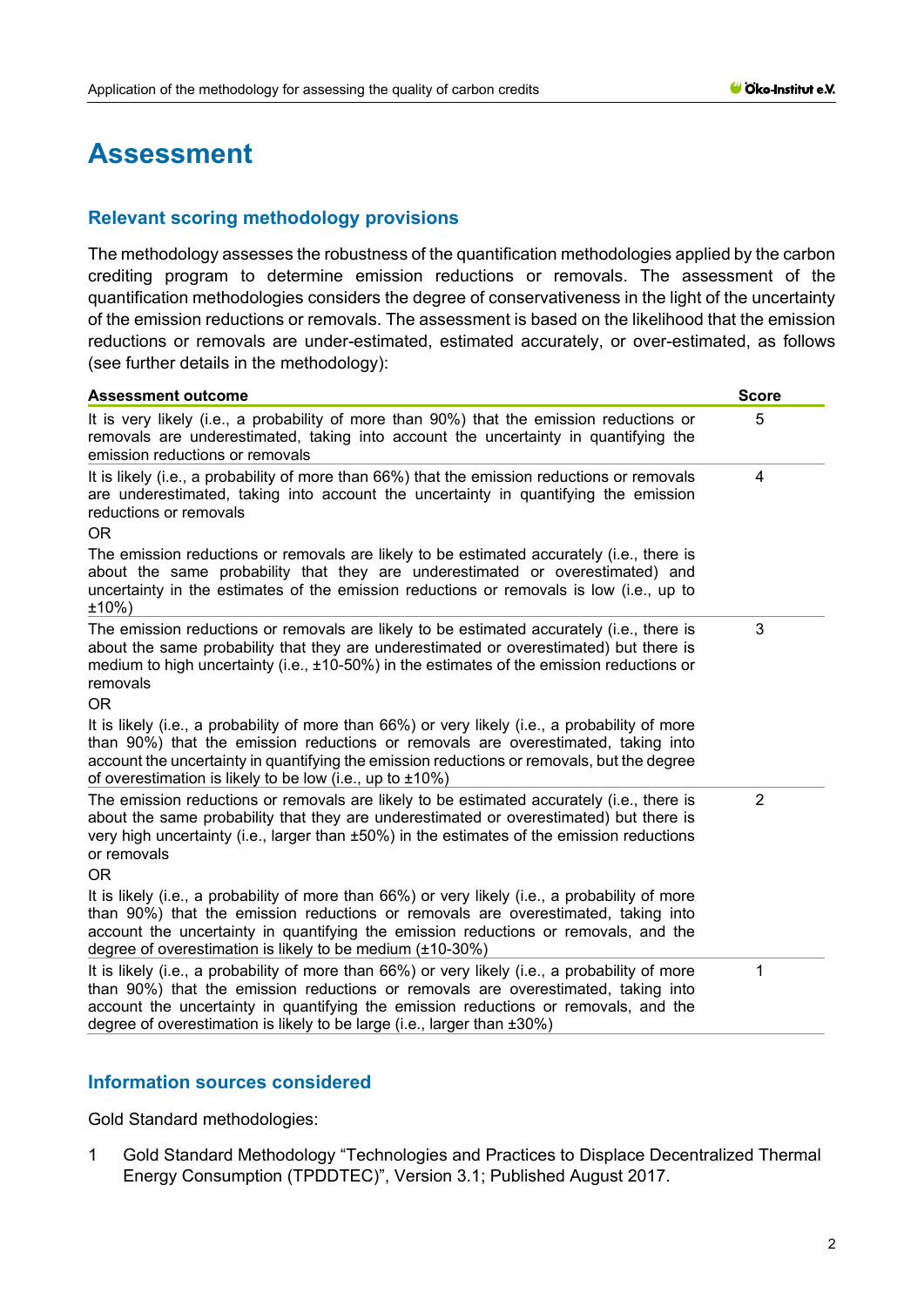[https://globalgoals.goldstandard.org/407-ee-ics-technologies-and-practices-to-displace](https://globalgoals.goldstandard.org/407-ee-ics-technologies-and-practices-to-displace-decentrilized-thermal-energy-tpddtec-consumption/)[decentrilized-thermal-energy-tpddtec-consumption/](https://globalgoals.goldstandard.org/407-ee-ics-technologies-and-practices-to-displace-decentrilized-thermal-energy-tpddtec-consumption/)

- 2 Gold Standard Methodology Rule Clarification "Clarification on application of requirement and guidelines for usage rate assessment (Annex 10: TPDDTEC & usage rate guidance).", Published July 2020
- 3 "Methodology for Metered Energy Cooking Devices", V1. Published 7 October 2021

Further literature:

- 4 Gold Standard (2016) "Guidebook to Gold Standard and CDM Methodologies for Improved Cookstove Projects", Version 1.0
- 5 Cames et al. (2016), Öko-Institut "How additional is the Clean Development Mechanism?"
- 6 Shishlov, Bellassen (2015) "Review of the experience with monitoring uncertainty requirements in the Clean Development Mechanism.", Climate Policy, published online: 04 June 2015
- 7 Bailis et al. (2015) "The carbon footprint of traditional wood fuels.", Nature Climate Change, published online: 19 January 2015
- 8 Bailis et al. (2020), Climate Initiative for Development (Ci-Dev) "Fraction of the non-renewable biomass in emission crediting in clean and efficient cooking projects.", Word Bank Group, published online: September 2020.
- 9 IPCC Guidelines (2006) "Emission factors for the combustion of fuels for energy generation in the residential sector."

Original references for issues raised on  $f_{NRB}$  in the above documents:

- 10 Statistics Balances, International Energy Agency, 2012;<http://www.iea.org/stats/index.asp>
- 11 Rogner et al. (2007) "Mitigation of Climate Change" (eds Metz, B. et al.) 95–116 (IPCC, Cambridge Univ. Press, 2007).
- 12 de Miranda et al. (2013), de Miranda Carneiro, R.; Bailis, R. & de Oliveira Vilela, A. (2013). "Cogenerating electricity from charcoaling: A promising new advanced technology. Energy for Sustainable Development", 17 (2), pp. 171-176.

Original references for issues raised on accuracy and uncertainty in Source (6), pages 135-136:

- 13 Abeliotis & Pakula (2013) "Reducing health impacts of biomass burning for cooking".
- 14 Lee et al. (2013), Lee, C. M.; Chandler, C.; Lazarus, M. & Johnson Francis X. (2013). "Assessing the Climate Impacts of Cookstove Projects: Issues in Emissions Accounting.", Available at https://www.seiinternational.org/mediamanager/documents/Publications/Climate/sei-wp-2013-01-cookstovescarbon-markets.pdf
- 15 Johnson et al. (2010), Johnson, M.; Edwards, R. & Masera, O. (2010). "Improved stove programs need robust methods to estimate carbon offsets."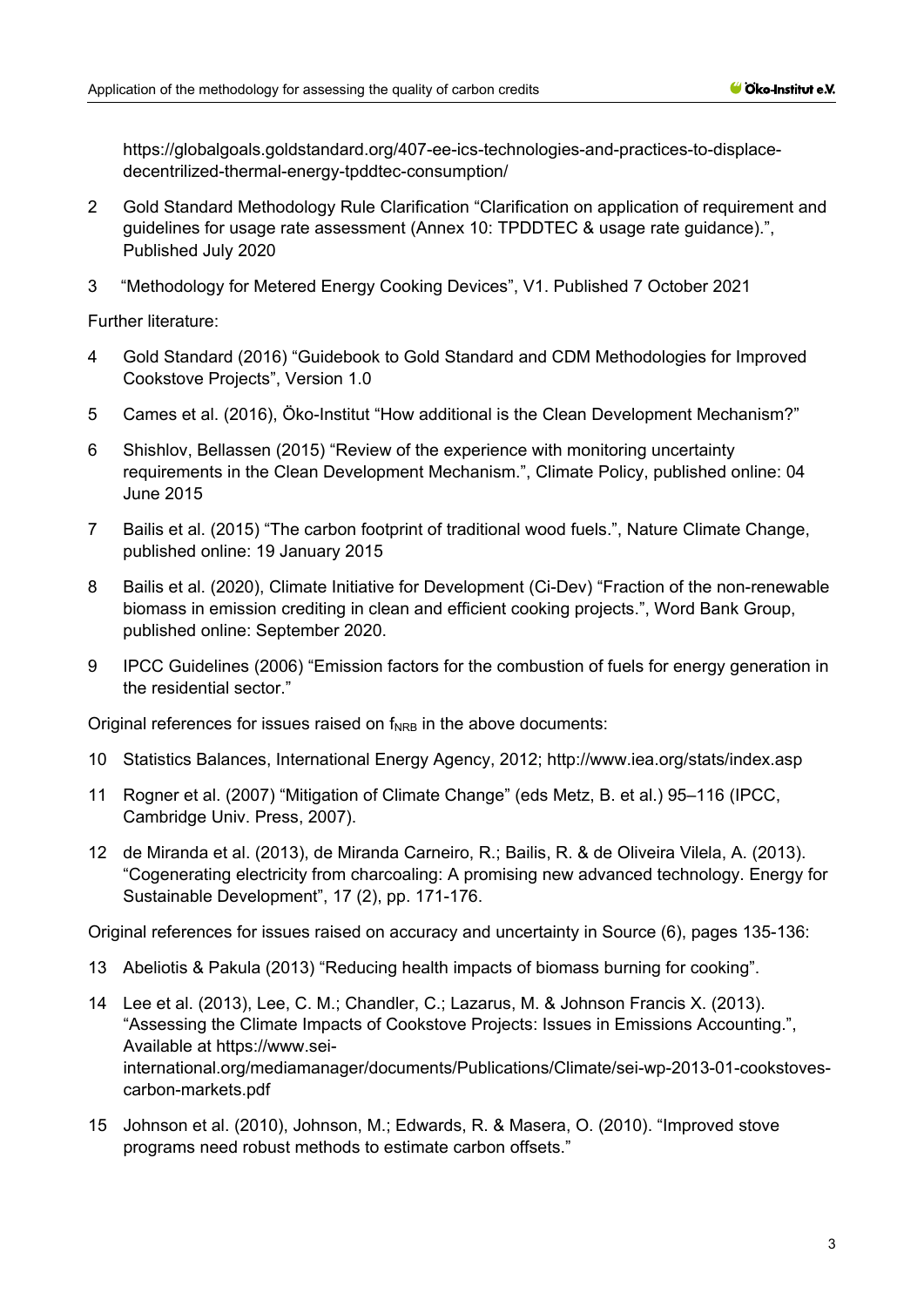16 Berrueta et al (2008), Berrueta, V., Edwards, R. & Masera, O. (2008). "Energy performance of wood-burning cookstoves in Michoacan, Mexico.", Renewable Energy, 33(5), pp. 859–870.

References for issues raised on behavioral patterns:

- 17 Hanna et al (2016), Hanna, R., E. Duflo, and M. Greenstone, 2016 "Up in Smoke: The Influence of Household Behavior on the Long-Run Impact of Improved Cooking Stoves.", Am. Econ. J. Econ. Policy, 8, 80–114, [https://doi.org/10.1257/pol.20140008.](https://doi.org/10.1257/pol.20140008)
- 18 Wathore et al. (2017), Wathore, R., K. Mortimer, and A. P. Grieshop, 2017 "In-Use Emissions and Estimated Impacts of Traditional, Natural- and Forced-Draft Cookstoves in Rural Malawi.", Environ. Sci. Technol., 51, 1929–1938, [https://doi.org/10.1021/acs.est.6b05557.](https://doi.org/10.1021/acs.est.6b05557)
- 19 Patange et al. (2015), Patange, O. S., and Coauthors, 2015 "Reductions in Indoor Black Carbon Concentrations from Improved Biomass Stoves in Rural India.", Environ. Sci. Technol., 49, 4749–4756, [https://doi.org/10.1021/es506208x.](https://doi.org/10.1021/es506208x)
- 20 Aung et al. (2016), Aung, T. W., G. Jain, K. Sethuraman, J. Baumgartner, C. Reynolds, A. P. Grieshop, J. D. Marshall, and M. Brauer, 2016 "Health and Climate-Relevant Pollutant Concentrations from a Carbon-Finance Approved Cookstove Intervention in Rural India.", Environ. Sci. Technol., 50, 7228–7238, [https://doi.org/10.1021/acs.est.5b06208.](https://doi.org/10.1021/acs.est.5b06208)
- 21 Schilmann et al. (2019) : Schilmann, A., and Coauthors, 2019 "A follow-up study after an improved cookstove intervention in 17 rural Mexico: Estimation of household energy use and chronic PM2.5 exposure.", Environ. Int., 18 131, 105013, [https://doi.org/10.1016/j.envint.2019.105013.](https://doi.org/10.1016/j.envint.2019.105013)
- 22 Shankar et al. (2014), Shankar, A., and Coauthors, 2014 "Maximizing the benefits of improved cookstoves: moving from acquisition to correct and consistent use.", Glob. Heal. Sci. Pract., 2, 268–274, [https://doi.org/10.9745/GHSP-D-14-00060.](https://doi.org/10.9745/GHSP-D-14-00060)

Other methodologies:

- 23 CDM AMS-II.G, Version 12.0. Small-scale methodology for energy efficiency measures in thermal applications of non-renewable biomass
- 24 CDM TOOL30, Version 03.0. Methodological tool for the calculation of the fraction of nonrenewable biomass.

References for issues raised on the other default factors:

- 25 Revised IPCC Guidelines for National Greenhouse Gas Inventories Reference Manual (1996): Energy Chapter, page I.46,<https://www.ipcc-nggip.iges.or.jp/public/gl/guidelin/ch1ref3.pdf> .
- 26 CDM Information Note (CDM-SSCWG42-A05). Rationale for default factors used in AMS-I.E and AMS II.G Version 1.0. Available at [https://cdm.unfccc.int/Panels/ssc\\_wg/meetings/ssc\\_2013.html#42](https://cdm.unfccc.int/Panels/ssc_wg/meetings/ssc_2013.html#42)
- 27 CDM Concept Note CDM-MP85-A07. Analysis and options regarding caps used in AMS-I.E, AMS-II.G and TOOL30 Version 01.0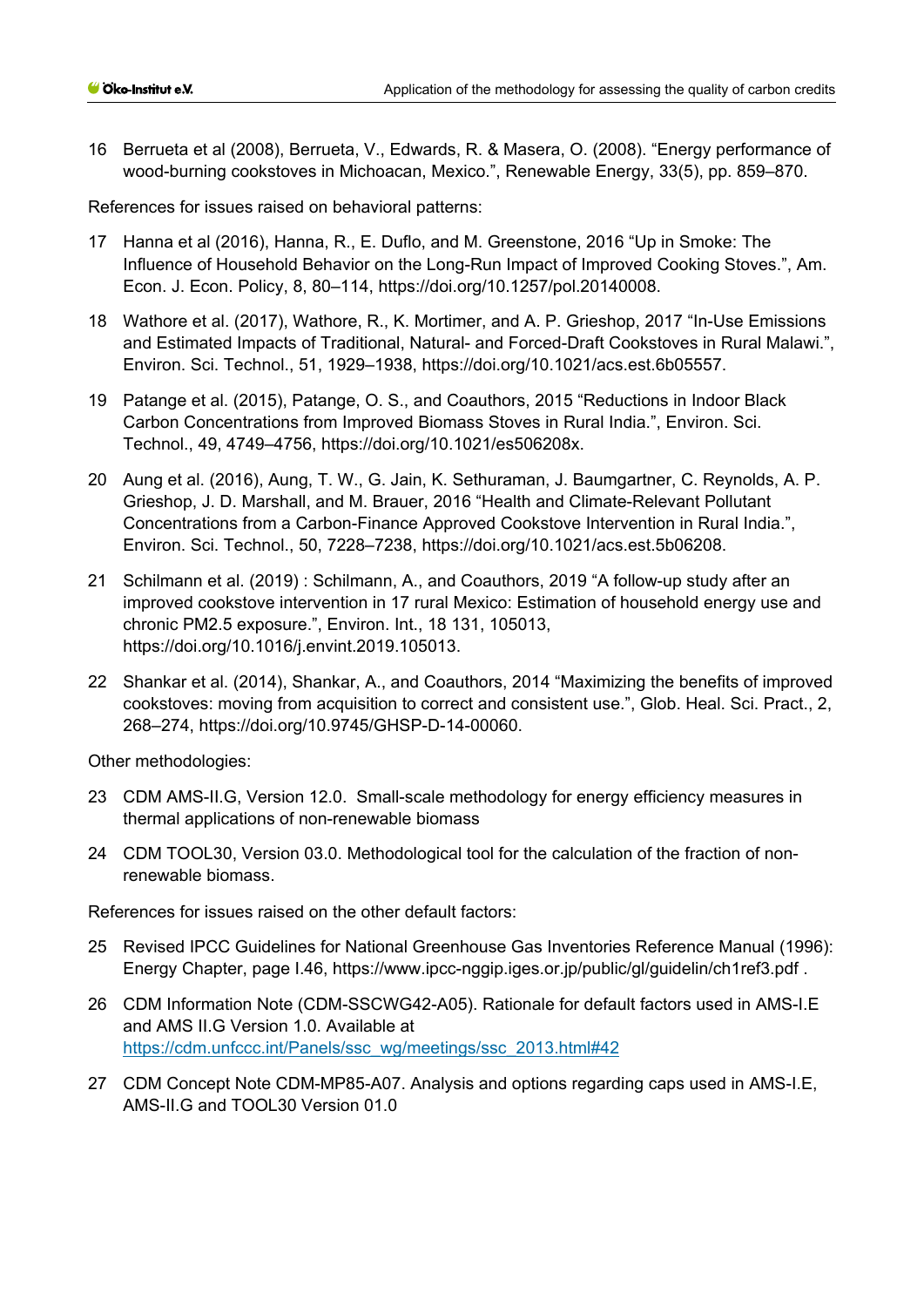## **Assessment outcome**

The quantification method of "Technologies and Practices to Displace Decentralized Thermal Energy Consumption", Version 3.1 (GS TPDDTEC V3.1), is assigned a score of 1. This assessment also applies to earlier versions of the methodology.

# **Justification of assessment**

# **Project Type**

This assessment refers to the following project type:

"Distribution of energy efficient fuel wood or charcoal cookstoves to households or institutions (e.g., schools), thereby replacing the use of less energy efficient fuel wood or charcoal cookstoves."

This is within the scope of the quantification methodology, which is applicable to "reductions in thermal energy consumption patterns for the purpose of both heating and cooking based on energy efficiency improvement projects in both household and commercial settings" (Source 1).

The assessment in this document does not address the rest of the project types covered by the TPDDTEC methodology, which may include a variety of technologies, such as solar thermal energy, bio-digesters, water supply and treatment technologies displacing water boiling, building retrofit thermal insulation, and projects based on shifting habits which do not involve introducing improved devices (Source 1).

Projects involving wood cookstoves are likely to occur in mainly rural areas, in households that cannot afford to buy any other type of solid fuel (e.g., charcoal, which is easier to handle) and thus rely on the collection of wood from the surrounding areas. In some cases, however, rural households might also use charcoal, but this is less common.

The baseline scenario under this methodology, however, is characterized by the type of fuel and technology displaced and is determined based on the practices observed within the project boundaries, which may contain multiple scenarios with multiple displaced fuels and avoided greenhouse gases (GHGs), both  $CO<sub>2</sub>$  and non- $CO<sub>2</sub>$ .

In the case of urban households that use LPG, switching from this fuel to non-renewable biomass could increase emissions and this type of switch is unlikely to happen. The methodology considers this type of user as a source of leakage, which must be subtracted from the project benefits. This highlights the importance or rigorous assessment of methodology applicability.

Also, another important consideration is the local context in which the project is implemented – and particularly the level of exposure to indoor air pollutants and the resulting burden on public health. While this is very high in some geographic locations, the methodology does not differentiate among countries. The countries that experience the highest levels of exposure to household air pollutants, and that are thus in the greatest need for projects that will alleviate the current burden on public health, such as efficient cookstove projects that effectively reduce the volume of indoor emissions from cooking, are identified by Bailis et al. (Source 7) to be:

• Africa: Chad, DR Congo, Cote d´Ivoire, Guinea, Guinea-Bissau, Liberia, Mozambique, Sierra Leone, Tanzania, Zambia, Zimbabwe, Cameroon, Central African Republic, Malawi, Mali, Niger,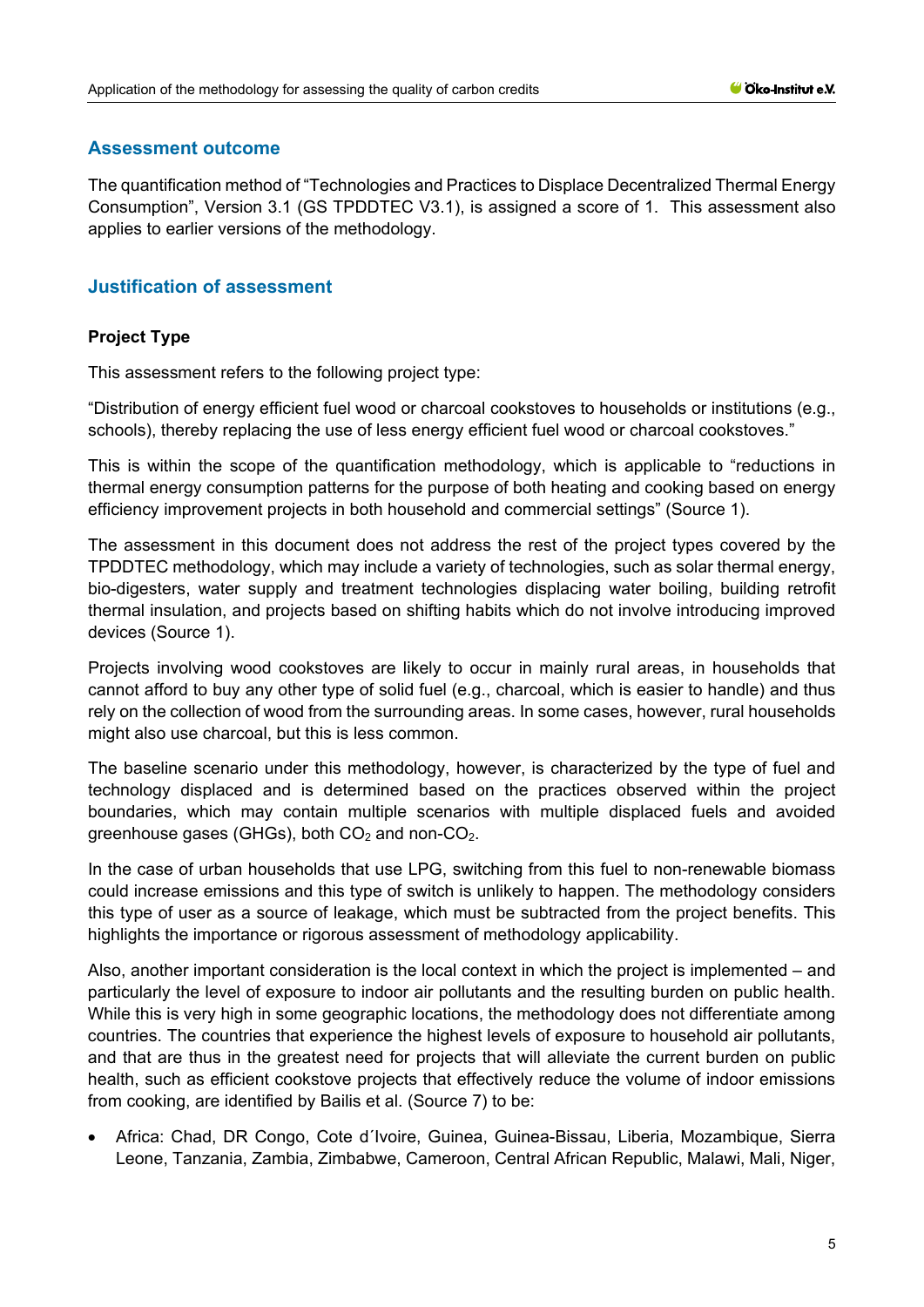Timor-Leste, Kenya, Uganda, Ethiopia, Lesotho, Somalia, Togo, Burkina Faso, Burundi, Gambia, Eritrea, Rwanda, Sudan, Madagascar, and Benin.

- Asia: Pakistan, Bangladesh, Bhutan, Nepal, Indonesia, Laos, Myanmar, and Cambodia.
- Americas: Haiti.

The health benefits from indoor emission reductions resulting from the adoption of efficient cookstoves are therefore more significant in countries with the highest global burden of disease from exposure to household air pollutants (HAP), although the emission reductions of the project are based on the same parameters in any location.

#### **Focus of assessment**

The focus of this assessment is the emission reduction determination in the equations of the TPDDTEC, and in particular, the specific elements that potentially introduce uncertainty. Figure 1 and Figure 2, below, show the main elements of the quantification of emission reductions when the baseline and project fuels and/or emission factors are the same and when these components differ, respectively. Some of these elements play a key role in the potential for the methodology to result in an under- or overestimation of emissions reductions.



Where:

- **Specific fuel savings** are quantified by one of the two approaches described in allowed under the methodology (i.e., Water Boiling Test (WBT) and Kitchen Performance Test (KPT)) or a combination of these two approaches.
- **Emission factors (EF) for displaced fuels** (i.e., biomass or fossil fuels, depending on the actual baseline fuel mix) may be project-specific. Emission factors for both CO2 and non-CO2 emissions are accounted for.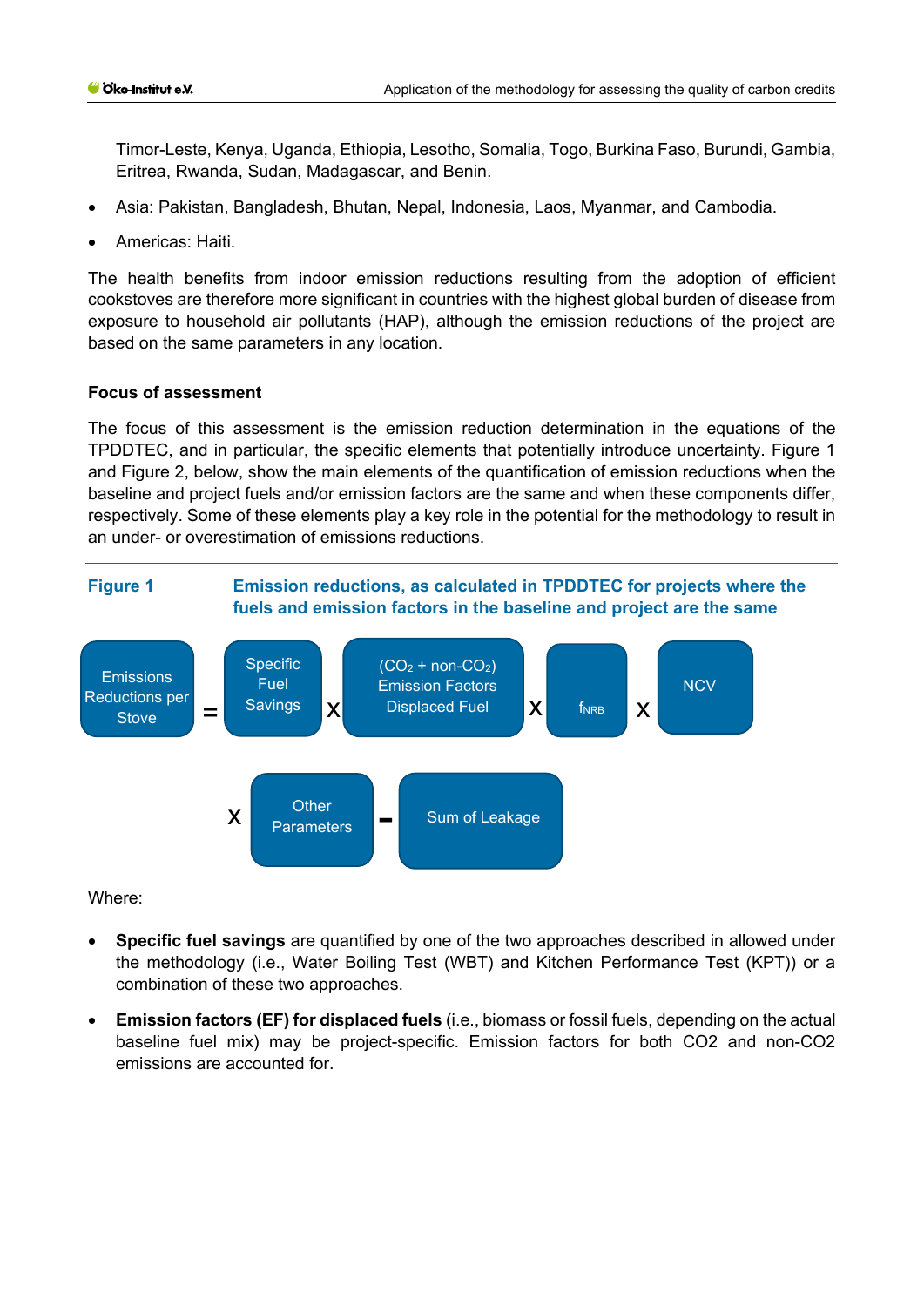- The fraction of non-renewable biomass (f<sub>NRB</sub>) may be calculated using area-specific data through qualitative or quantitative assessments or taken from a list of default values for 5 Latin American countries<sup>[2](#page-6-0)</sup>.
- **The net calorific value (NCV)** of the non-renewable wood substituted is taken from the IPCC default values for the combustion of wood in the residential sector (0.0156 TJ/t).
- **Other project parameters** included in Figure 1 are the cumulative number of project technologydays and the fraction for the cumulative usage rate for the technology, based on cumulative adoption rate and drop off rate revealed by usage surveys.
- **Sum of Leakage**, which quantifies an increase in fuel consumption by the non-project household/users attributable to project activity, further described on page 15.



Where:

- **The specific CO2 and non-CO2 emission savings** are derived from the statistical analysis of the data collected from field tests.
- The f<sub>NRB</sub>, other parameters, and leakage are the same as those described above for Figure 1.

## **Elements potentially overestimating emission reductions**

## *OE1 Non-renewable biomass (NRB) assessment and fraction of non-renewable biomass (f<sub>NRB</sub>)*

The fraction of non-renewable biomass ( $f_{NRB}$ ) is the extent to which the CO<sub>2</sub> emissions of the woody biomass are not offset by re-growth in the fuel collection area, based on the NRB assessment contained in **Annex 1** of the methodology. Maximizing the value of the  $f_{NRB}$  maximizes carbon revenues, given the linear relation of the  $f_{NRR}$  and total emission reductions, as shown in Figure 1 and Figure 2.

This fraction has been estimated at different spatial levels. For example, at a global level, the  $f_{NRB}$  is estimated by the 4<sup>th</sup> assessment of the Intergovernmental Panel on Climate Change (IPCC) to be 10% (Sources 9 and 11), while Bailis et al. (Source 7) estimated country specific values between 27% and 34%, and Miranda et al. (Source 12) between 20% to 30%. By contrast, the f<sub>NRB</sub> used by 70 carbon market projects, as surveyed by Bailis et al. (2020), ranged from 50% to nearly 100% **(**Source 8). This is because the calculation approaches that are allowed in the methodology can lead

<span id="page-6-0"></span><sup>&</sup>lt;sup>2</sup> These default values appear in a Gold Standard Technical Advisory Committee (TAC) decision 4 October 2016 posted here https://www.goldstandard.org/articles/tac-rule-updates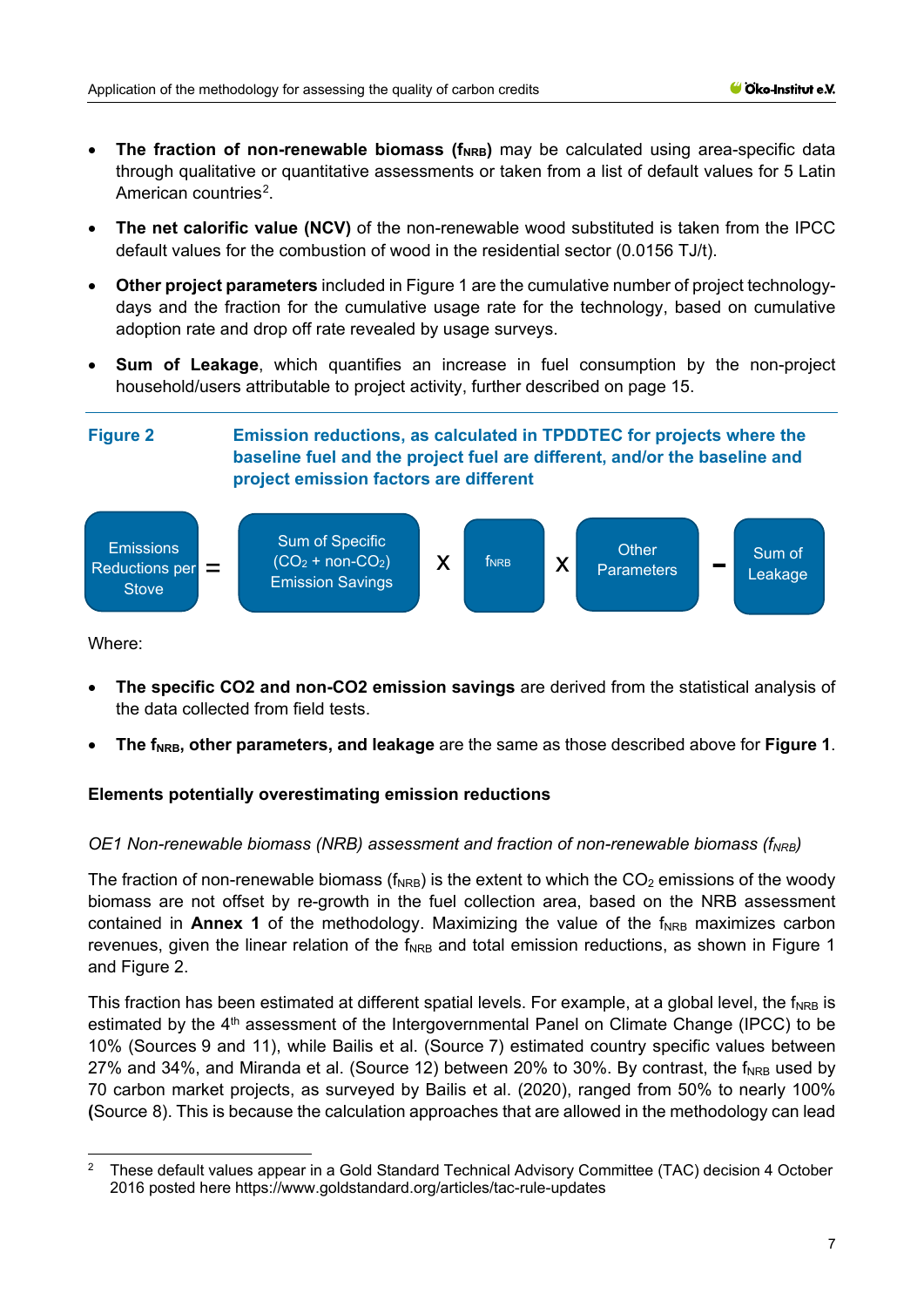to much higher values than the more detailed spatial analysis approaches used in the literature to more accurately assess f<sub>NRB</sub>. In fact, Bailis et al. (2020), in the Carbon Initiative for Development (Ci-Dev) review of the  $f_{NRB}$  in efficient cooking projects, also noted that calculated values are much higher than (the more detailed spatial modelling using) WISDOM-derived values, ranging from 82 percent to 97 percent in the case of cookstove projects registered under the Clean Development Mechanism´s (CDM) AMS II.G methodology (Source 10), which uses a quantitative assessment approach very similar to the quantitative assessment A1.1 approach used under the GS TPDDTEC.

Project developers are given the option to determine country-specific, or even locality-specific,  $f_{NRR}$ values based on qualitative and quantitative assessments, through one of three assessment options, which the methodology presents under two approaches, listed in Annex 1 on page 36 of the methodology.

The first approach includes the following two assessment options:

- **A quantitative NRB assessment described in section A1.1**, on pages 36 through 38 of the methodology, which includes Equation 8 on the estimation of the amount of non-renewable biomass (NRB) drawn from the collection area and Equation 9 on the estimation of the f<sub>NRB</sub> as the result of dividing NRB between the annual consumption of wood (H), or
- **A qualitative NRB assessment described in section A1.2**, on page 38 of the methodology, which the methodology says would lead to an "acceptable conservative estimate of the  $f_{NRB}$ ", based on insight gathered from sources such as expert consultations, interviews, field evidence, literature, and satellite imagery.

The second approach is to consider:

• **An assessment approach similar to the CDM AMS II.G,** based on DRB, in which project proponents can determine the share of renewable and non-renewable woody biomass using data from "reliable and credible sources", including surveys, reports, published literature, and government records to determine NRB and DRB, both of which are then used to estimate the  $f_{NRB}$  using Equation 10, by dividing the amount of NRB by the sum of the NRB and the DRB.

All three assessment options presented under the two approaches introduce a significant degree of uncertainty and are likely to lead to an overestimation of the f<sub>NRB</sub>, as discussed below.

While it is possible that cookstove projects registered under carbon crediting programs could be implemented in geographical areas with higher  $f_{NRB}$  values, it appears unlikely that the true (unknown) values for  $f_{NRB}$  are significantly higher in these projects than the values from the literature. Projects registered under carbon crediting programs have been implemented in many different regions, including deforestation hotspots but also areas where the literature suggests that the values  $f_{NRB}$  are much lower than the values used by registered projects.

Overestimation Likelihood

Quantitative NRB assessment A1.1

The quantitative NRB assessment A1.1approach involves input parameters of high uncertainty that may be estimated using less reliable options and data sources than the more detailed spatial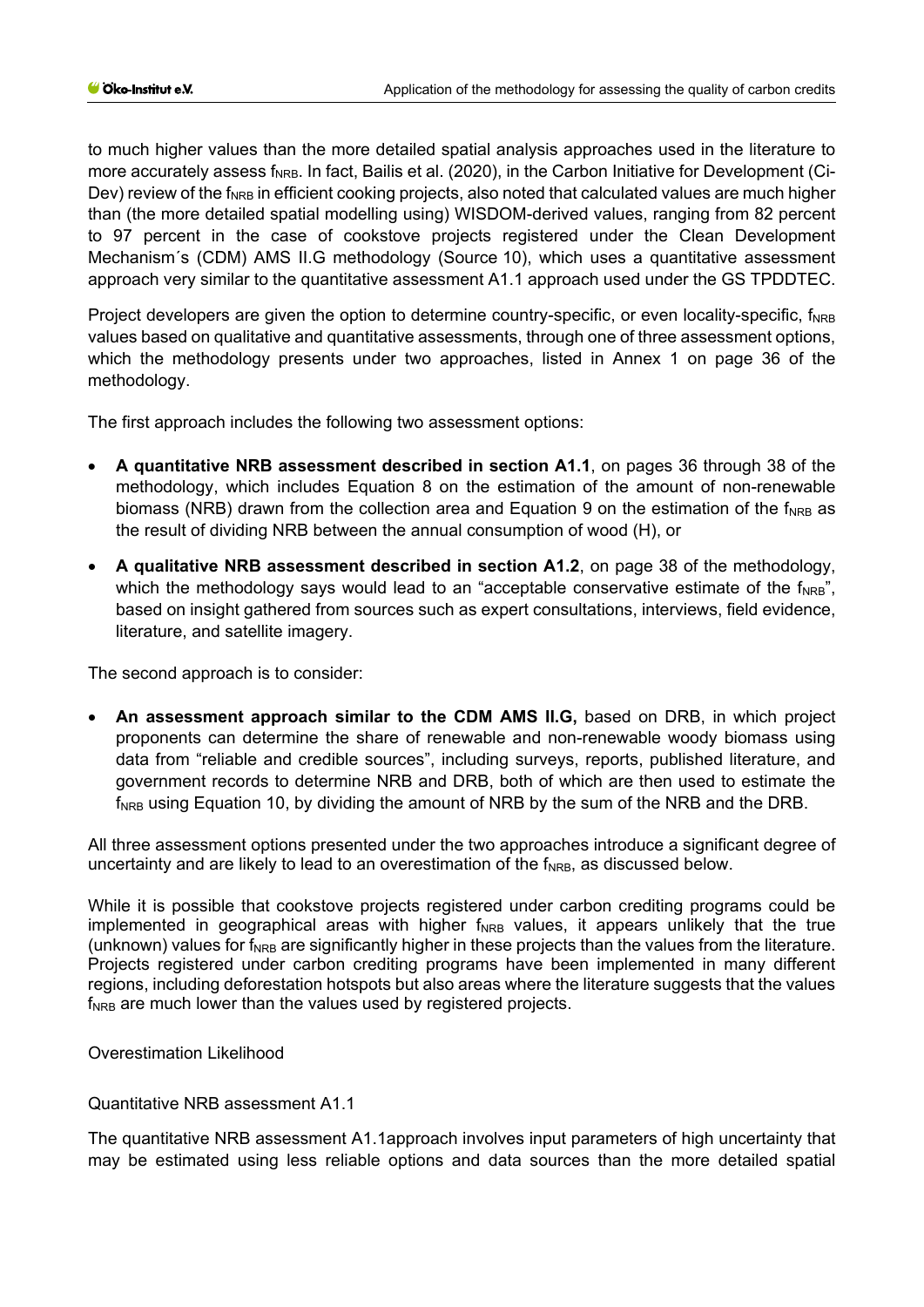modelling approaches used in literature (9). One of these key parameters is the sum of the mean annual increment (MAI) of the wood species, or "re-growth" in area A (1), which is used to estimate the non-renewable biomass (NRB) in Equation 8. The concepts of annual increment and sustainable yield, which are the key concepts underlying  $f_{NRB}$ , are taken from silviculture, where forest stands are well-bounded, planted with a single species, and not subject to other high-impact or simultaneous uses (9). In contrast, the landscapes exploited for wood fuel are often forest mosaics with irregular stands of trees inter-mixed with crops and grazing lands, and they include many types of land cover other than forests, such as gardens, roadsides, live fences, agricultural lands, with undefined boundaries, which are also subject to multiple activities and periodic fires (9). Therefore, although the GS TPDDTEC considers the existence of multiple wood species in the collection area, there is still large uncertainty in this parameter, and project developers are faced with the challenging task of estimating MAI to represent the quantity of renewable biomass. This may have led to much higher values of f<sub>NRB</sub> used in the GS projects, compared to values based on more detailed spatial modelling.

Given that the peer-reviewed literature uses much more accurate and reliable approaches to estimate values for  $f_{NRB}$ , it is highly likely that the values used by project developers significantly over-estimate the  $f_{NRB}$ . Since NRB is determined by the quantity of renewable biomass, represented by the sum of the MAI of the wood species in the collection area, subtracted from the total annual harvest of wood biomass (H) -which includes forest clearance, timber extraction, and consumption of wood fuels- and an underestimation of the total annual harvest would lead to an underestimation of the f<sub>NRB</sub>, it is highly likely that the overestimation of the f<sub>NRB</sub> lies in the underestimation of the MAI.

On the other hand, another element of uncertainty that impacts the estimation of the  $f_{NRB}$ , but in the opposite direction, leading to an underestimation of the  $f_{NRB}$ , is not accounting for illegal logging in the estimation of annual forest clearance, which is one of the elements of the total annual harvest (H). Because of the illegal nature of this element, forest clearance statistics are likely to be underestimated in official data sources. Illegal logging is not specifically addressed in the methodology. Therefore, whether it is considered in the estimation of H, as well as the magnitude of the impact of this element on H, is subject to the criteria of the project developer.

On the other hand, any changes in the use of land through-out the project lifetime, along with any variations derived from climate change, such as additional heat stress or freezing temperatures, water shortage, pests, and forest fires, will further impact the capacity of the land to re-generate wood supply, represented or characterized by the MAI value. TPDDTEC currently does not accounting for climate change or illegal logging, both of which lead to an overestimation of the sum of the MAI, underestimation of the non-renewable biomass resulting from Equation 8, and, in turn, to an underestimation of the  $f_{NRB}$ .

However, as previously discussed, the values for the f<sub>NRB</sub> used in projects that have been applied by registered projects under the GS are highly likely to be significantly overestimated, not underestimated, which suggests that ignoring these other elements that underestimate the  $f_{NRB}$  is likely to have a smaller overall impact than that of the elements that are likely to lead to an overestimation of the  $f_{NRR}$ .

To summarize, given the high uncertainty involved with the calculation of MAI and non-renewable biomass, and given that the calculated  $f_{NRB}$  values for projects in practice are much higher than the country-specific f<sub>NRB</sub> estimated by peer-reviewed studies to range between 20% to 34%, it is highly likely that project proponents overestimate the  $f_{NRB}$ , which leads to overestimation of the emission reductions.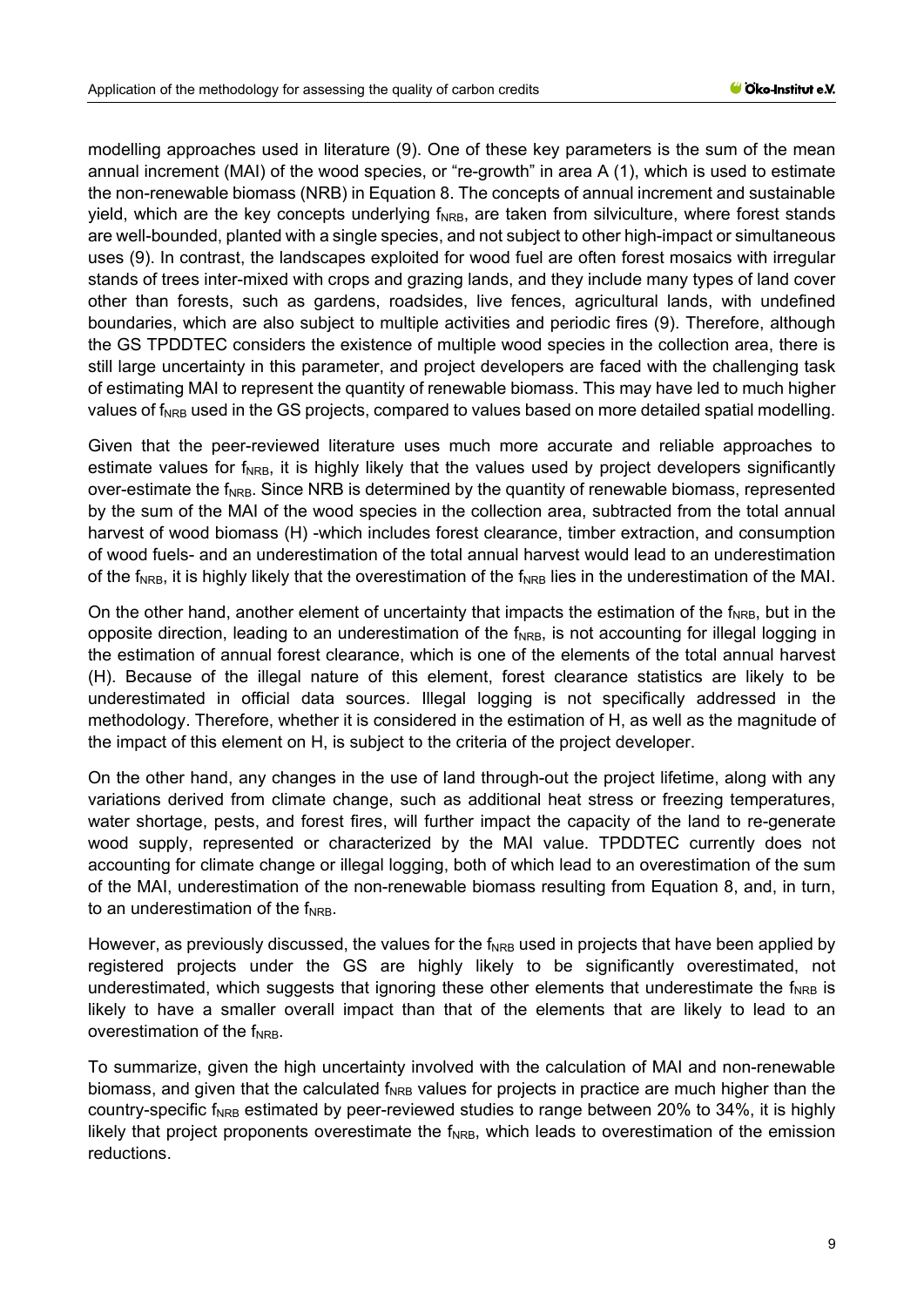Qualitative NRB assessment A1.2

As for the **qualitative assessment A1.2**, project developers may estimate the f<sub>NRB</sub> using satellite imagery, field surveys, pertinent literature reviews, expert consultations, interviews, and field evidence to determine an "acceptable conservative estimate" and to show that "over recent years, collection distance is increasing and that the harvest of fuel wood is exceeding the sustainable supply" (Source 1). This assessment approach introduces even higher uncertainty in the estimation of the f<sub>NRB</sub> and resulting emission reductions, as well as variation among projects.

## Assessment based on AMS II.G A1.3

The second approach is to consider **an assessment for NRB** similar to the CDM AMS-II.G (described in section A1.3) based on DRB, in which project proponents can determine the share of renewable and non-renewable woody biomass using data from "reliable and credible sources", including surveys, reports, published literature, and government records to determine NRB and DRB, both of which are then used to estimate the  $f_{NRB}$ .

Concerns on the use of this approach have been raised in the past, since it was shown to be leading to unrealistically high values for the f<sub>NRB</sub>, as high as 90% (Source 10), and, consequently, of the total emission reductions. The CDM suspended the use of the DRB approach for the calculation of the  $f_{NRB}$  under the AMS II.G and substituted it in 2017 with the CDM Tool 30 (Source 25).

Alternatively, project developers may choose f<sub>NRB</sub> from a list of country-specific **default values** for 5 Latin American countries. Gold Standard estimated these values using a DRB approach, with results from 48% to 82%. However, Bailis et al. (2020) show that the GS default values for Latin America are higher than the values derived for those countries with more accurate modelling tools, such as Wood Fuel Integrated Supply/Demand Overview Mapping (WISDOM) (Source 8). Project using the default values for these countries in Latin America may therefore have significantly overestimated the  $f_{NRB}$  and emission reductions.

## Degree of Overestimation

As noted above, the  $f_{NRB}$  employed by 70 GS projects ranged from 50% to nearly 100% according to Bailis et al. (2020) (Source 8), while projects which applied the DRB approach used an  $f_{NRB}$  ranging from 82% to 97%. Meanwhile, GS approved default values for Peru, Bolivia, Colombia, Honduras, and Guatemala (GS 2016) range from 48% to 82% (Source 4). These values are unrealistic not only because they do not reflect the spatial context of biomass depletion but also because these very high rates (near 100%) would imply that all forests would be entirely lost in a relatively short period. This does not match the observations in these countries, which may have significant deforestation challenges but still have forest cover almost 20 years after the first carbon crediting project started. Compared to the range between 27% and 34% suggested by Bailis et al (Source 8) study in tropical countries, which were used to adjust default values to 30% under other standards (Source 25), this leads to an over-estimation that may range from **147%** to **360%** (i.e., 50%/34% to 97%/27%).

## *OE2. Wood to charcoal conversion factor*

For projects using charcoal, the wood to charcoal production ratio may be estimated from project specific monitoring or alternatively by researching a conservative production ratio from IPCC, credible published literature, project-relevant measurement reports, or project-specific monitoring,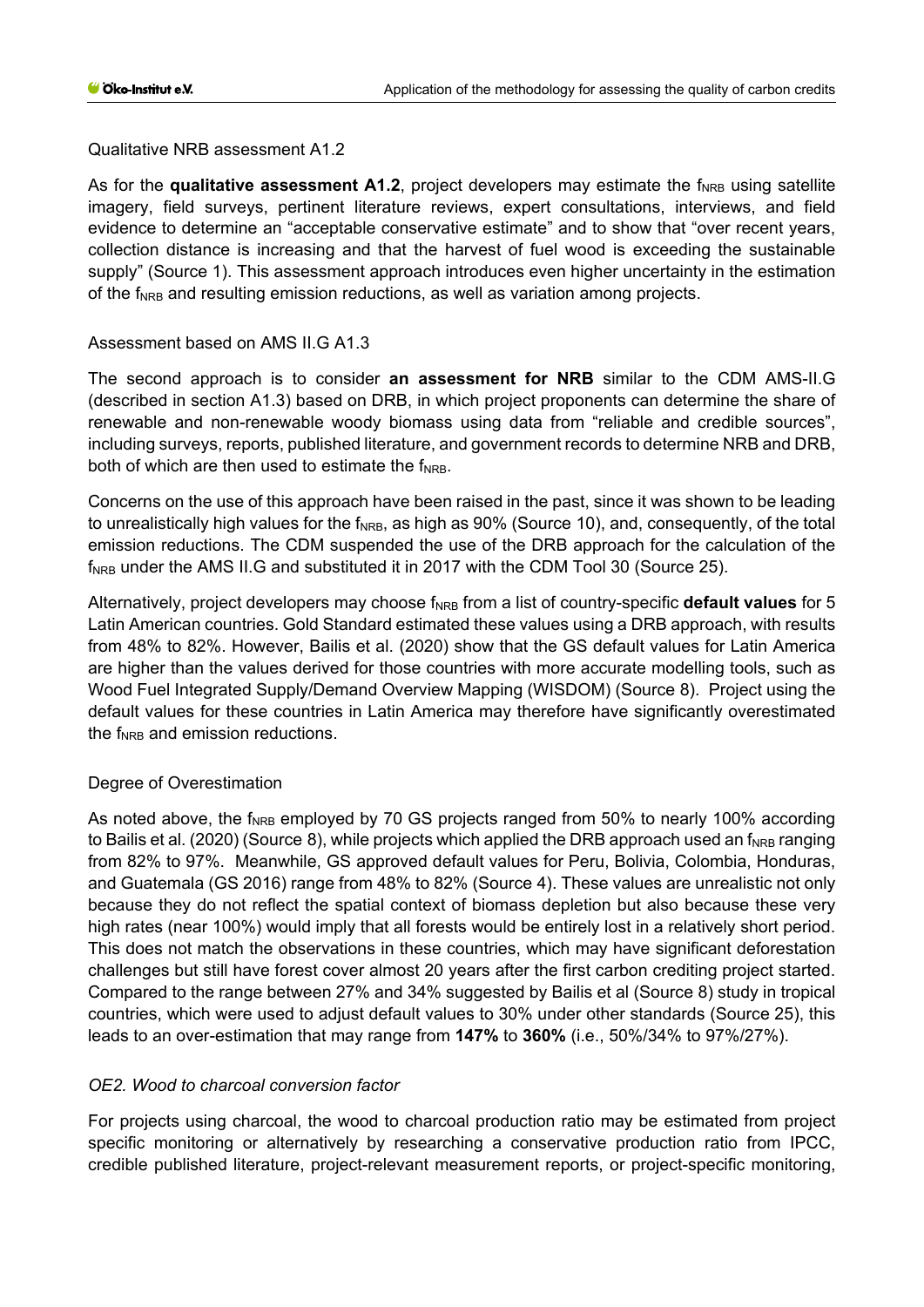and multiplying this value by the pertinent EF for wood. No default values are provided in the methodology itself, as in the CDM methodology AMS II.G. Analysis by the UNFCCC Secretariat of CDM improved cookstove projects (Source 27) found that the conversion factors used are typically 6 to 12, while revised 1996 IPCC Guidelines for National GHG Inventories state that the typical wood to charcoal conversion factors in many developing countries range from 2.5 to 3.5, and rarely beyond this (Source 25). A similar analysis is not available for GS projects.

The methodology does not specify under what criteria, threshold, or indicator would a local conversion study be considered "credible". More research would be required, to verify the actual parameters used for registered projects. It is likely, however, the many GS projects are using higher conversion factors, since there is limited guidance on this and the practice among CDM projects has been to use the higher values. This would therefore lead to an overestimation of emission reductions.

## **Elements with uncertain impact**

#### *U1 Specific fuel savings*

The **specific fuel savings** are quantified by one of the following two methodologies, both of which involve uncertainty, or a combination of these two approaches:

- The Kitchen Performance Test (KPT) described in Annex 4 of the methodology, which is a fieldbased method which represents cooking behavior, but yields high uncertainty in the measurements, since sources of error are difficult to control (Source 5).
- Water Boiling Test (WBT), which is a laboratory-based method, standardized and replicable, with the additional advantages of simplicity and reduced costs, but with a lower accuracy level due to under-representation of cooking habits (Source 11) as well as reliance on default values for baseline cookstove biomass consumption (Source 5).

As for the WBT, the accuracy of this method has been called into question by Abeliotis & Pakula (2013), who found that stove performance does not necessarily translate to cooking actual meals in households (Source 13), and by Berrueta et al. (2008), who evaluated the performance of a stove designed primarily for tortilla-making by using all three tests and found that the WBT "gave little indication of the overall performance of the stove in rural communities" (Source 16). Furthermore, Cames et al. (2016) indicate that evidence suggests the Water Boiling Test (WBT) is not an appropriate tool and should be not be used (Source 5). Whether the different approaches other than KPT consistently over- or under-estimate biomass savings and emission reductions is not clear.

#### U2. Baseline fuel consumption

When the baseline fuel is fuelwood, the baseline fuelwood consumption can be determined through one of the following options: using the default minimum service level figure of 0.5 tons per capita per year of fuelwood consumption, through a "singe sample test", for which guidelines are provided in section 7 of the methodology, or by a project-specific baseline fuel test (BFT), with minimum sample sizes according to section 4.B of the methodology (Source 1). The default value of 0.5 tons/capita/year was derived in 2013 by the Small-Scale Working Group of the CDM, based on an analysis of projects, the literature, and the minimum energy demand for cooking (Source 26). Both data from projects and the literature confirmed that this value is a typical value to be expected for these types of projects. Since the higher the rate of wood consumption, the higher the resulting biomass saved, and the more carbon credits generated by the project, the use of lower values is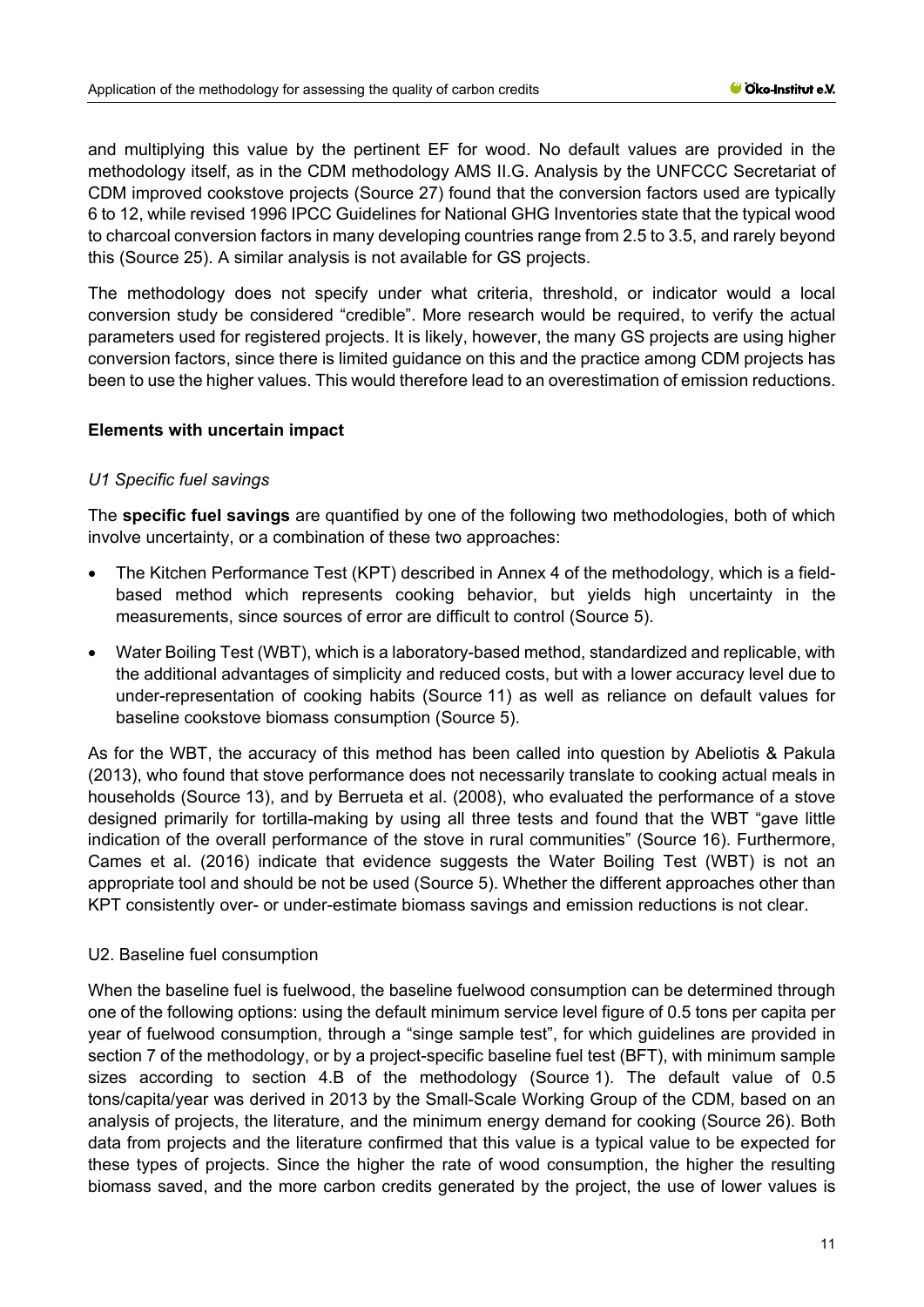more conservative than the use of higher values. An analysis of CDM projects shows that the large majority of projects used higher values than 0.5 tons per capita, but this analysis is not available for Gold Standard projects. More research would be needed to determine whether this factor leads to an overestimate of emission reductions.

## *U3. Behavioral patterns - Stove stacking*

Efficient cookstove projects are meant to displace pre-existing cookstoves. However, the preexisting stoves may also be kept and used for different purposes, a phenomenon called "stove stacking". In these cases, the efficient cookstoves have not fully replaced the previous consumption of biomass in a traditional stove. Thus, some of the fuel savings estimated, which assumed 100% of the cooking would take place with a single, new, device, provided by the project, will not take place in reality, leading to an overestimation of emission reductions. This behavioral pattern is addressed to some extent by the GS TPDDTEC as one of the potential sources of leakage on page 15 and also may do so through the guidance for project performance tests.<sup>[3](#page-11-0)</sup> The degree to which the leakage provisions fully capture this effect is not clear, and so there is still the potential for overestimate of emission reductions, even if the likelihood is unknown.

## *U4 Cumulative adoption rate and drop off rate*

Other project parameters are the **cumulative number of project technology-days**, and the **fraction for the cumulative usage rate** for the technology, based on **cumulative adoption rate and drop off rate** revealed by usage surveys. While these parameters could impact accuracy, the direction and magnitude of the uncertainty of these variables is not known. Some authors (Source 18 to 21) found that, in many cases, households use improved stoves irregularly, inappropriately, and fail to maintain them. They have also found that the usage of the cookstoves declines over time. Not considering these behaviour & maintenance patterns could overestimate the emission reductions of the project, since the actual GHGs displaced from the saved fuel would be less than the amount estimated. The TPDDTEC methodology accounts for these elements by incorporating insights from the usage survey. Determining whether this survey leads to over or underestimations would require a more detailed analysis of the external usage survey guidance referenced in Annex 10.[4](#page-11-1)

## *U5 Efficiency losses from inappropriate maintenance, repair, and replacements*

As mentioned above, some authors have found that households using improved cookstoves fail in providing adequate maintenance (Source 18 to 21). In addition, Schilmann et al. 2019 (Source 21); Shankar et al. 2014 (Source 22) have also found that cookstoves will lose efficiency over time resulting from lack of appropriate long-term maintenance. Lack of proper accounting for a drop in efficiency would lead to an overestimation of emission reductions. Whether or not this element is well addressed in the survey guidance provided for the estimation of the fraction for the cumulative

<span id="page-11-0"></span><sup>&</sup>lt;sup>3</sup> The guidance notes that "Baseline and project performance field tests would subsume this potential for leakage, but the later would not be addressed in case of a single sample performance test and efficiency ratio multiplier."

<span id="page-11-1"></span><sup>4</sup> Annex 10 notes that detailed usage monitoring requirement and guideline are available https://globalgoals.goldstandard.org/sdg\_13/401-13-cookstove-usage-rate-guidelines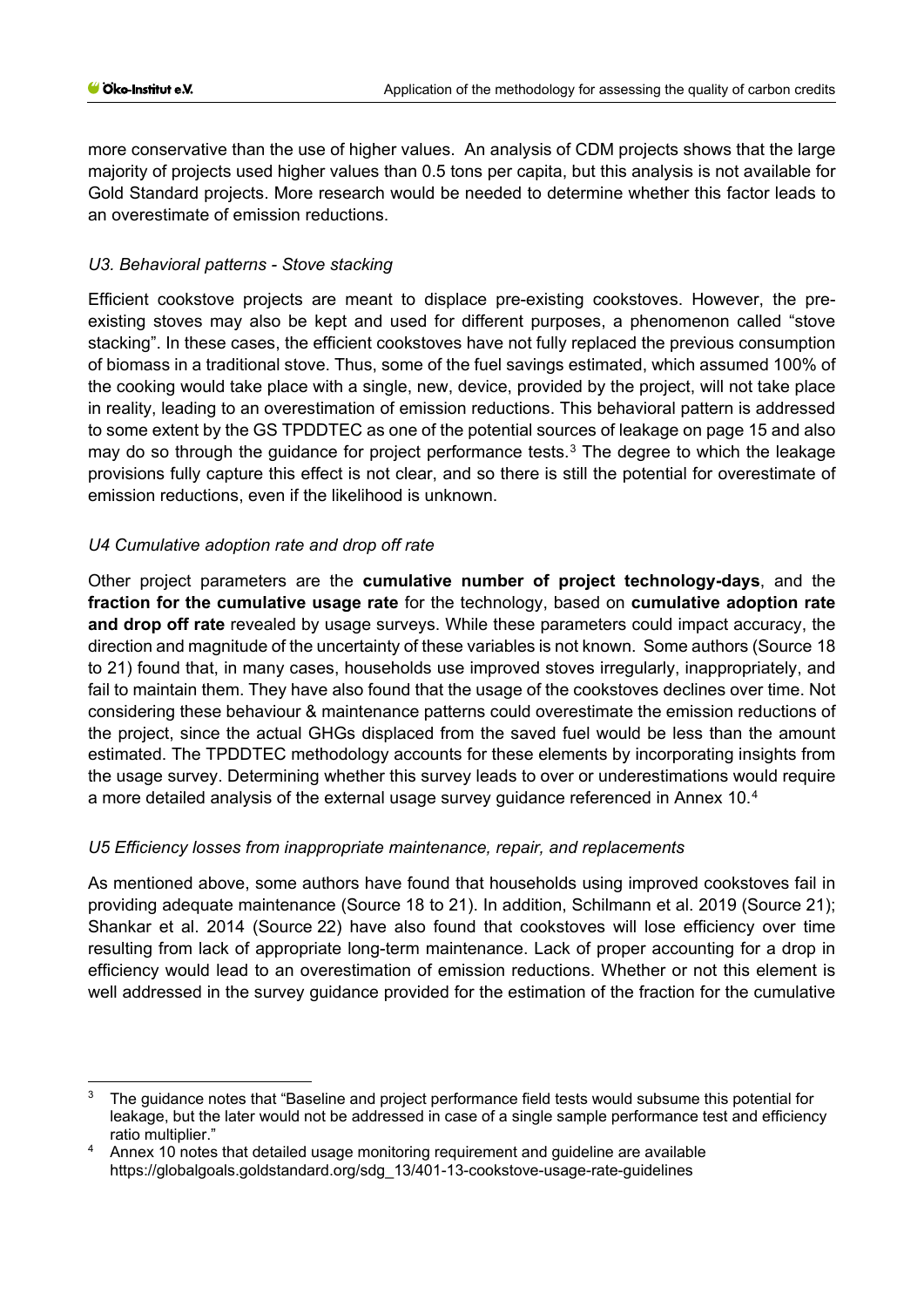usage rate or captured by the Kitchen Performance Test procedure detailed in Annex 4 would require further research.

#### *U6 Other elements introducing uncertainty*

Other elements addressed by the GS TPDDTEC that may introduce uncertainty are:

- Single or multiple technologies and/or practices
- Baseline emission factors based on the typical fuel patterns among target population.
- Baseline efficiency calculations including those from the most efficient technologies
- Emission sources related to the transportation and distribution of fuel.
- Suppressed demand
- Overlapping project scenarios with different baselines for the same project boundaries.

#### **Summary and conclusion**

**Table 1** summarizes the results of the assessment and, where possible, presents the potential impact on the quantification of emission reductions for each of the previously discussed elements.

| Table 1                                                                    | Relevant elements of assessment and qualitative ratings                 |                                                                |                                                                          |  |  |
|----------------------------------------------------------------------------|-------------------------------------------------------------------------|----------------------------------------------------------------|--------------------------------------------------------------------------|--|--|
| <b>Element</b>                                                             | <b>Fraction of projects</b><br>affected by this<br>element <sup>5</sup> | Average degree of under-<br>or overestimation where<br>element | Variability among<br>projects where element<br>materializes <sup>6</sup> |  |  |
| Elements potentially overestimating emission reductions                    |                                                                         |                                                                |                                                                          |  |  |
| <b>OE1</b> Fraction<br>of non-<br>renewable<br>biomass (f <sub>NRB</sub> ) | High                                                                    | High<br>(on the order of $300\%$ ).                            | Low $**$                                                                 |  |  |
| OE2 Charcoal<br>conversion<br>factor                                       | High                                                                    | Unknown                                                        | Unknown, but likely to be<br>high                                        |  |  |
|                                                                            |                                                                         | Elements with unknown impact                                   |                                                                          |  |  |

<span id="page-12-0"></span><sup>5</sup> This parameter refers to the likely fraction of individual projects (applying the same methodology) that are affected by this element, considering the potential portfolio of projects. "Low" indicates that the element is estimated to be relevant for less than one third of the projects, "Medium" for one to two thirds of the projects, "High" for more than two third of the projects, and "All" for all of the projects. "Unknown" indicates that no information on the likely fraction of projects affected is available.

<span id="page-12-1"></span> $6$  This refers to the variability with respect to the element among those projects for which the element materializes. "Low" means that the variability of the relevant element among the projects is at most ±10% based on a 95% confidence interval. For example, an emission factor may be estimated to vary between values from 18 and 22 among projects, with 20 being the mean value. "Medium" refers to a variability of at most ±30%, and "High" of more than ±30%.